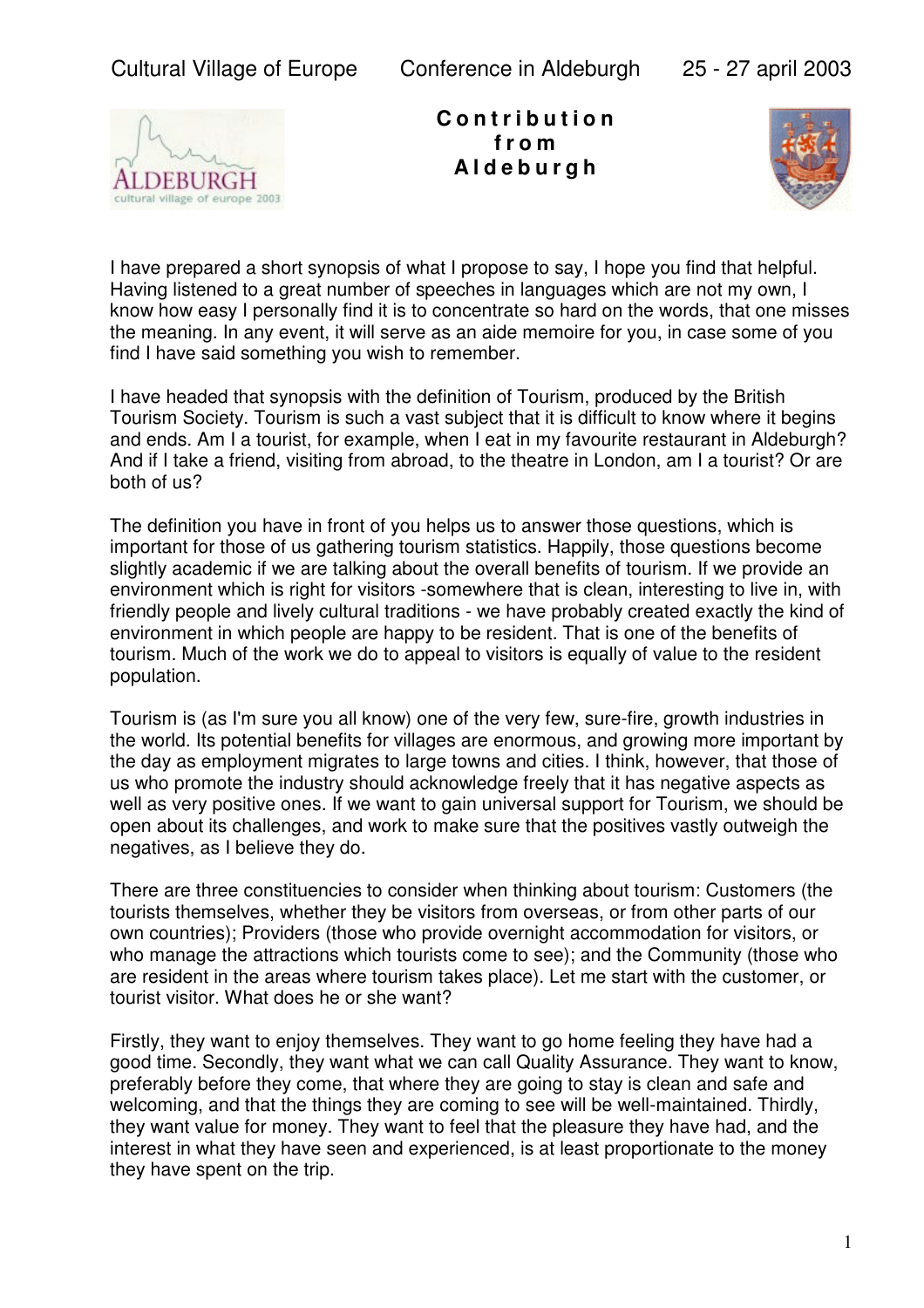I want to say two things about that. Firstly about Quality. Almost every country in Europe has, in some form or other, a Quality Assurance Scheme, whereby the level of quality which a visitor can expect is indicated, usually by a system of stars. Some countries make this a statutory process, so that, for example, all overnight accommodation offered to the public must by law be inspected and certified at regular intervals. Others, like this country, rely on a voluntary system, so that although health and safety issues are subject to law, quality relies on inspection by independent bodies, and is not required by law. The public is then encouraged to look for the symbols of Quality Accreditation, but can choose if they wish, to stay in uninspected properties. I shall return to this in a minute, but it is clearly in the interests of villages and those who manage them, to make sure that whatever national system prevails, the visitor is given the comfort of Quality Assurance which, if lacking, will undermine the whole tourism enterprise.

Secondly, we have found in England -and I should be amazed if it was different in any other country -that "enjoyment" is not merely a matter of "fun". Increasingly, and especially for the discerning tourist (who is invariably the higher spender) tourism is about the search for "distinctiveness". Tourists want to learn. What we call bucket and spade holidays, or holidays which last for a week or two, still represent a huge market sector, but the growth market is in short breaks. People in England now take three or four or five short breaks each year, often instead of, not as well as a longer holiday. And these short breaks are designed to explore something unfamiliar. They want to understand the area they have chosen to visit. They want to eat local food; they want to hear about local history; they want to learn about local flora and fauna. In short, they want to understand the local culture. Again, I shall return to this, but it clearly represents an enormous opportunity for villages. So much for the Customer.

Secondly, the Provider, the individual or business, which provides facilities for the tourist. There are two fundamental requirements for success as a tourism business. You must offer an excellent product, and you must make it easy to buy.

I do not need to say much about product excellence. But making something easy to buy is a very big subject. Everywhere, the pace of life is increasing, driven by improvements in transportation and communications, especially the electronic revolution. Very few people have the time to conduct substantial research into their tourism destination. They will take an easy option. They will go for something which is easy to buy. Which means information must be readily available, a website is now virtually imperative, transportation must be simple, access must be flexible, personal and internet booking simple and secure, and payment easy to arrange.

All that, of course, can be established before deciding to make a trip. But one other thing which Providers need to do, and which I'm afraid in this country they are too often unwilling to do, is to work together. The visitor who wants to learn is not going to be satisfied with one experience in one location. He or she will want to be told about other attractions in the Region. Their time is short and these short-break visitors, who are as I said the growth market, want to squeeze every gram of value from the trip that they can. I like to apply my 24-hour test to anyone responsible for tourist information. The standard question from visitors these days is "I have 24 hours In thIs place. What should I do?" Everyone, all of us who are imterested in encouraging high-quality, discriminating tourism, must be able to answer that question without hesitation, giving a number of options.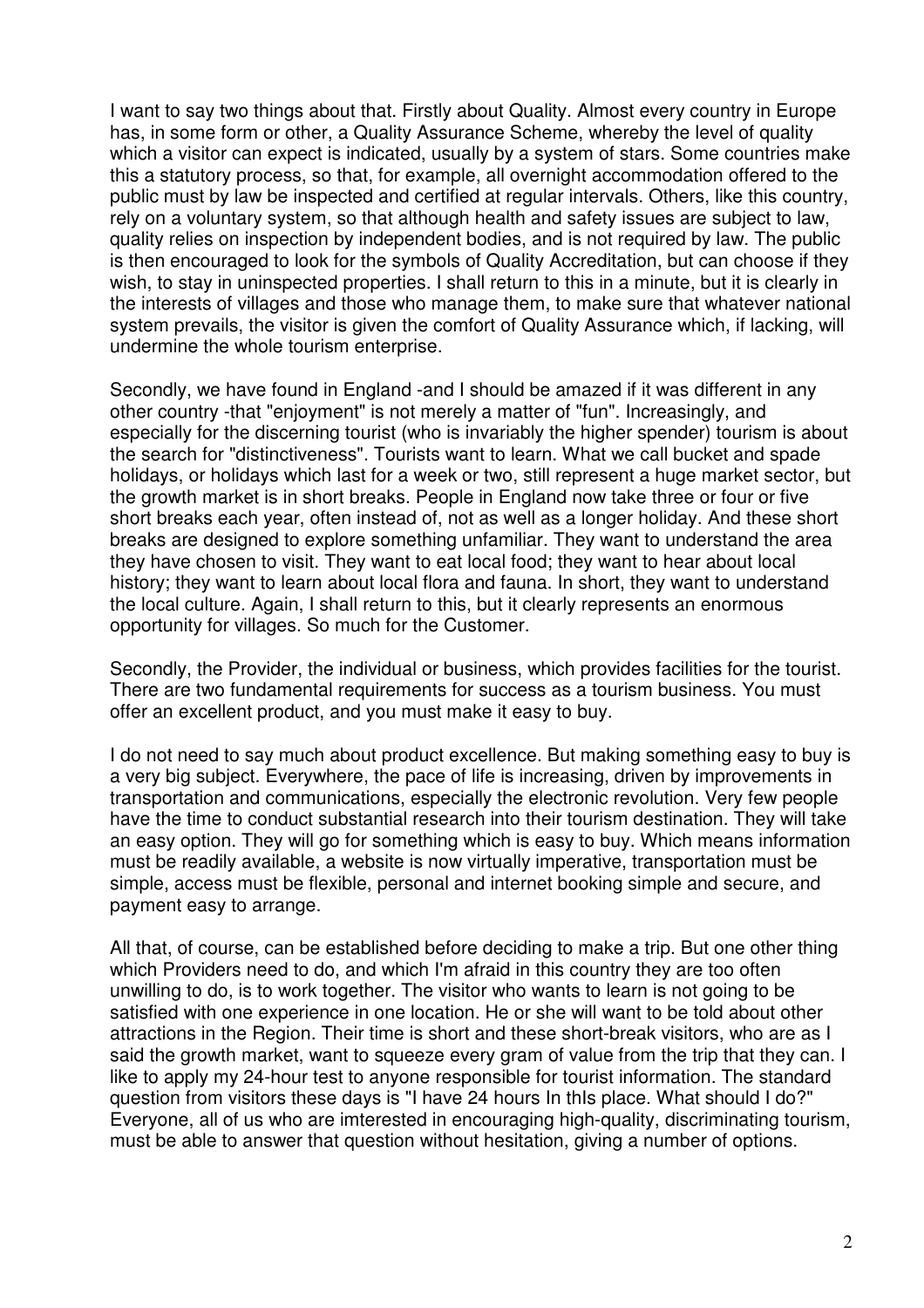Thirdly, I mentioned the Community. I'm sure you know better than I, that we cannot take support for tourism amongst the local community for granted. And yet, widespread support for tourism within the Community is a pre-requisite of a good experience for customers. What can local authorities, and those responsible for creating a friendly environment in which tourism can flourish, do? So many things. Information must be widely available. Transport problems must be addressed. Quality must be assured. And residents in the community must be reassured that the benefits of tourism far outweigh any disadvantages.

Transport is invariably a major issue. And in villages, and rural areas, we cannot wish it away. Public transport is well developed in many places, and we should certainly do everything reasonably possible to encourage visitors to use it. But even in the Netherlands, a small country with excellent infrastructure, I suggest that the majority of visitors will arrive by private car. If we fail to recognise this, and try to exclude the car, we shall strangle tourism at birth. What we have to do is to provide facilities both for cars and coaches, which are convenient, but not intrusive. This is a huge subject, but a challenge which simply has to be grasped.

Information is another. In countries like England, where Quality Inspection and Grading is not a legal requirement, local authorities must resist the temptation in their promotional literature to recommend any property which is not Quality Assured. Town and regional councils everywhere have a responsibility to support those businesses which provide a nationally-recognised level of quality. Suffolk Coastal, I am glad to say, adopts an "Inspected Only" rule in publications like this.

Still on the absolutely critical subject of Information, we have in England, a network of nearly 600 Tourist Information Centres. These are generally run by local authorities and they are tasked with making comprehensive information available to all comers. When a TIC is as well-located as the one here in Aldeburgh, we often find they are used almost as much by local residents as by visitors. Those TICs, above all, must be capable of meeting the 24-hour test. The visitor has to be made to feel welcome, and by locating the TIC in the middle of the High Street, Aldeburgh is sending out a message that it does indeed welcome visitors. TICs are the backbone of good tourist information in England.

Finally, I believe local authorities have what we call a selling job to do. They need to persuade residents that tourism brings something valuable to the area. Everyone in this room must have heard complaints about congestion and noise and litter created by tourists in the high season. Few local businesses, however, would deny that more tourists, especially high-spending ones, in the shoulders of the year (October and November, February and March) would bring economic stability to small businesses, and make business management a great deal easier. We need to emphasise the positive, and work to alleviate the negatives.

I'd like to close with a few words on that subject, with particular regard to tourism in villages. For villages, and indeed all rural areas in developed urban societies, tourism is an economic imperative, and frequently a matter of survival. What other industry is going to provide jobs, real jobs, rewarding jobs, for young people who would otherwise drift to the towns? What other industry is going to provide the employment which agriculture provided in the past, but which the modern farm has very little need for. The challenge is to foster Tourism, without degrading the environment.